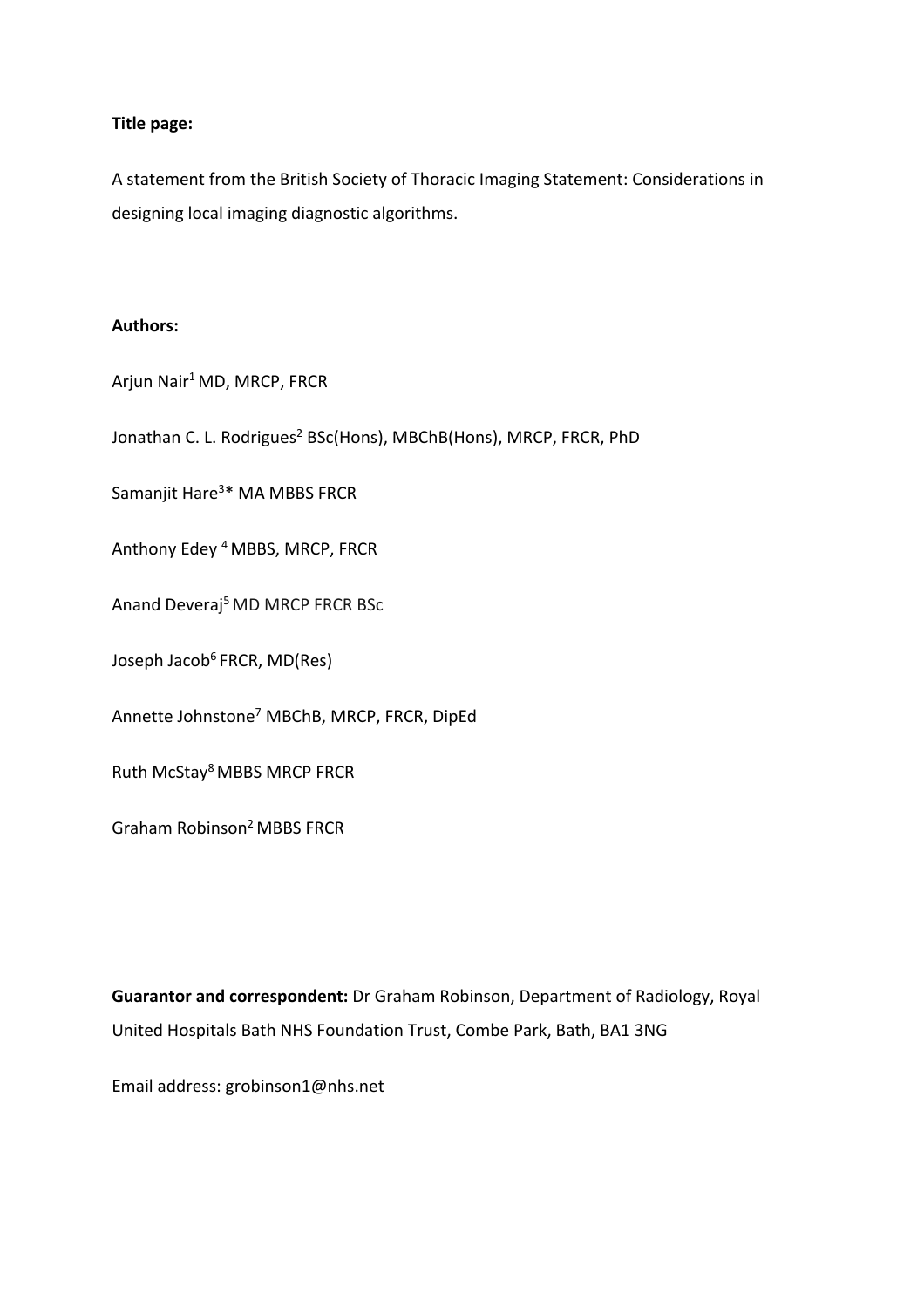## **Affiliations**

<sup>1</sup> Department of Radiology, University College London Hospital, 235 Euston Road, London NW1 2BU.

<sup>2</sup> Department of Radiology, Royal United Hospitals Bath NHS Foundation Trust, Combe Park, Bath, BA1 3NG

<sup>3</sup> Department of Radiology, Royal Free London NHS Trust, London, Pond Street, London, NW3 2QJ

<sup>4</sup> Department of Radiology, Southmead Hospital, North Bristol NHS Trust, Southmead Road, Bristol, BS10 5NB

<sup>5</sup> Department of Radiology, The Royal Brompton & Harefield NHS Foundation Trust London, SW3 6NP

<sup>6</sup> Department of Respiratory Medicine, University College London, London, NW1 2BU; Centre for Medical Image Computing, University College London, London, NW1 2BU

<sup>7</sup> Department of Radiology, Leeds Teaching Hospitals NHS Trust, Leeds General Infirmary, Great George Street, Leeds, LS1 3EX

<sup>8</sup> Department of Radiology, Freeman Hospital, Newcastle upon Tyne Hospitals NHS Foundation Trust, Freeman Road, Newcastle upon Tyne, NE7 7DN

## **Declarations / Conflicts of interest**

Joseph Jacob reports fees from Boehringer Ingelheim and Roche unrelated to the current submission and is supported by a Clinical Research Career Development Fellowship 209553/Z/17/Z from the Wellcome Trust.

Arjun Nair reports part funding from the UCL NIHR Biomedical Research Centre, and a medical advisory role with Aidence BV, an artificial intelligence company.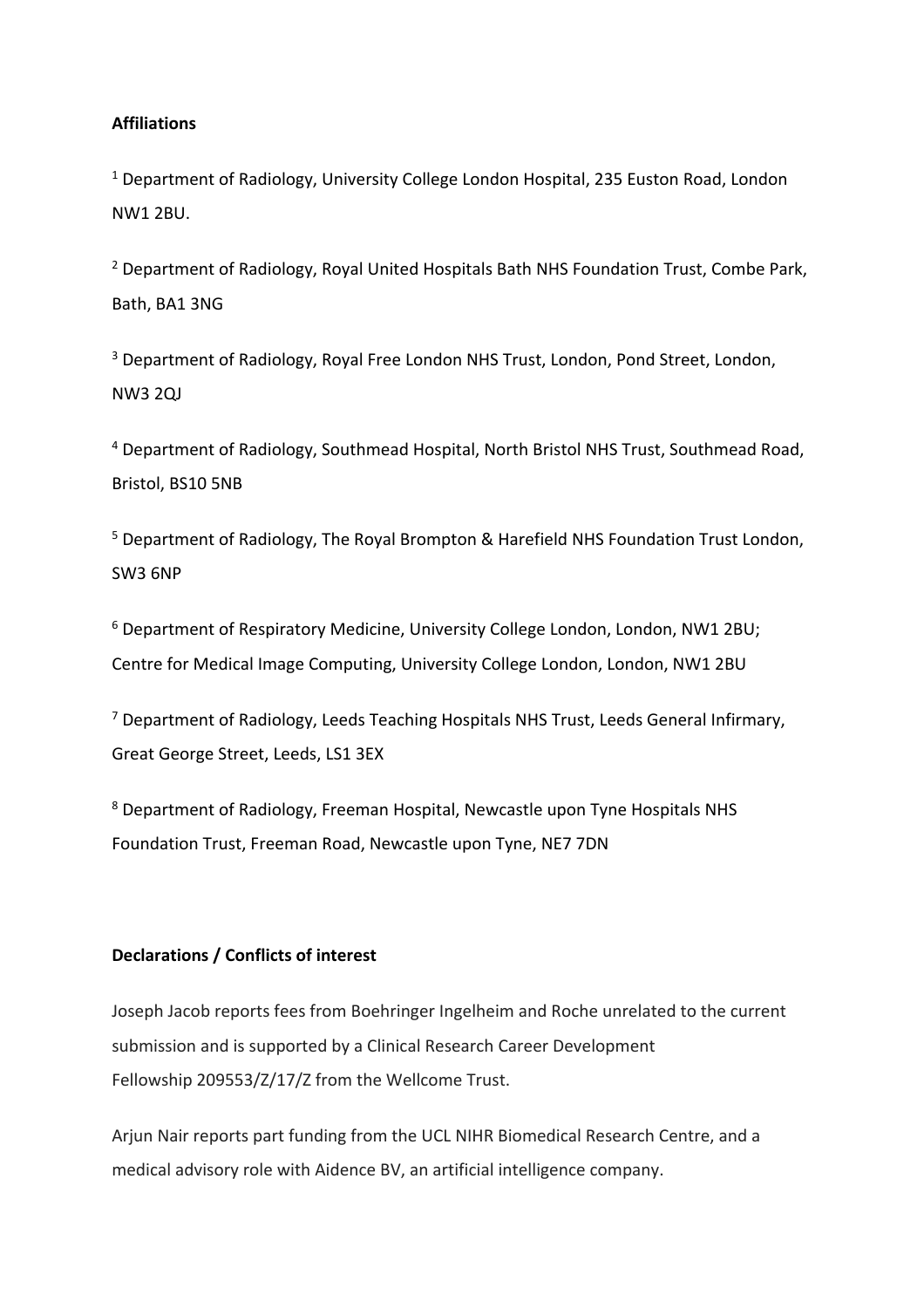#### **Introduction**

In accordance with guidance from the Chief Medical Officer's office and the Royal College of Radiologists, the British Society of Thoracic Imaging (BSTI) recognises that based on the available evidence imaging currently has no role in the diagnosis of 2019 novel coronavirus (COVID-19) infection (*written communication, 7th March 2020*). Nevertheless, a number of reports have been published highlighting CT appearances in COVID-19, raising the possibility of a role for CT in patient management<sup>1-5</sup>. In response to these reports, the BSTI published a preliminary Consensus statement on 6<sup>th</sup> March 2020<sup>6</sup>.

We discuss below what role, if any, CT would play in the detection and management of COVID-19 infection in the UK, and the logistics of imaging delivery. This role is heavily predicated on the clinical context as well as the timing of its intended use within the diagnostic pathway, especially relative to the current reference standard diagnostic test, real-time reverse transcriptase fluorescence polymerase chain reaction (RT-PCR) of a pharyngeal swab<sup>7</sup>, and other clinical and laboratory investigations. Although it may not be feasible or desirable for isolation purposes to perform a chest radiograph (CXR), we should acknowledge that pragmatically patients with a respiratory complaint are likely to present via any number of routes (primary care, Emergency Departments or Outpatient clinics) having already had a CXR, other than to isolation pods outside a hospital, and work-up of a respiratory complaint would usually include a CXR in such settings. Cognizant of this fact, in the following discussion we have considered how a CXR would also fit into diagnostic algorithms, and in particular how the use of CT would alter management in settings where a CXR was or was not available.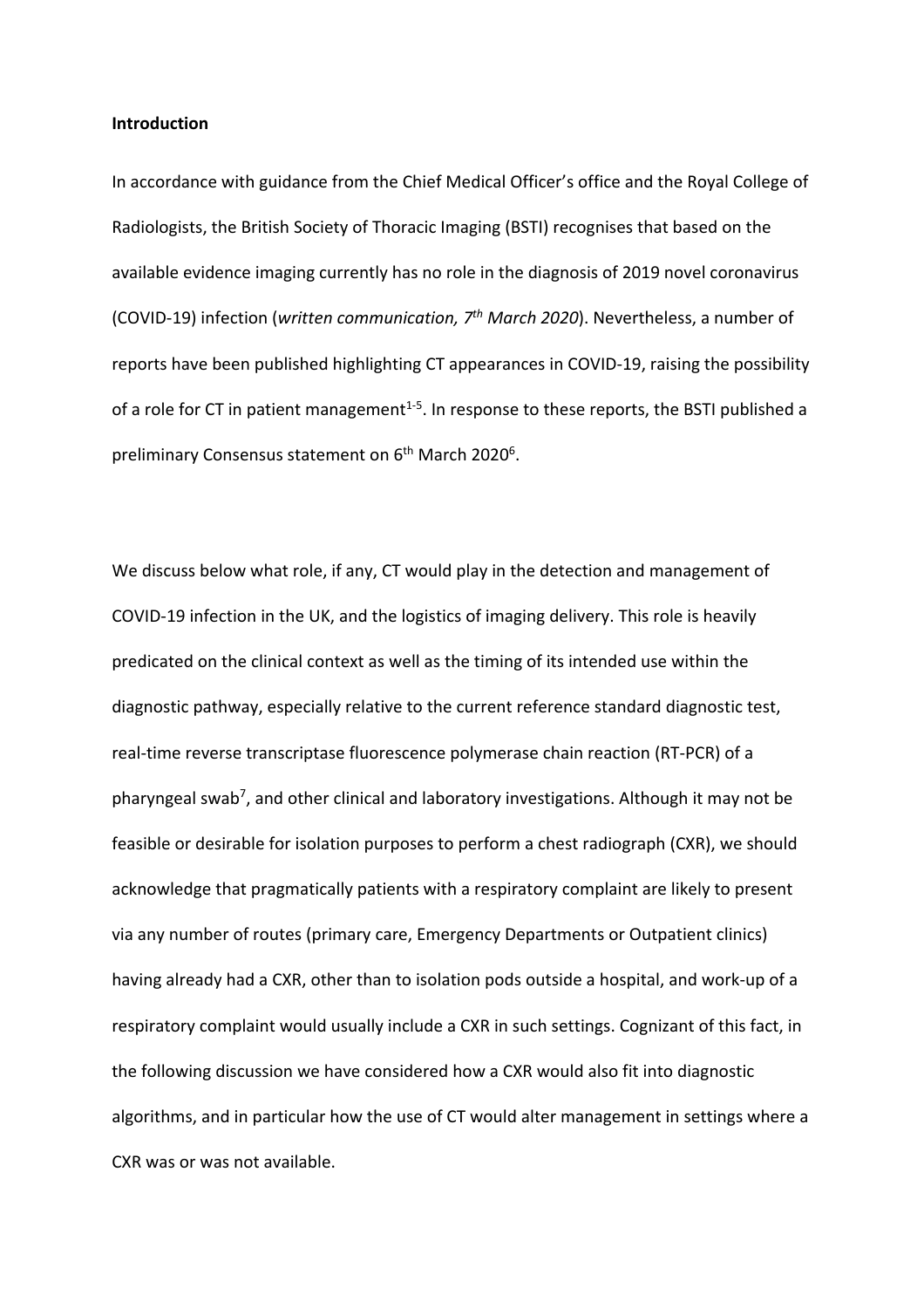As such, we deliberate the following questions:

- 1. Would a CT thorax contribute to management of symptomatic cases after a rapidly available RT-PCR result?
- 2. Would a CT thorax contribute to symptomatic cases if an RT-PCR test was not available or had to be rationed, and:
	- a. A chest radiograph had been performed and was abnormal?
	- b. A chest radiograph had been performed and was normal, or was not/could not be performed?
- 3. Would a CT thorax contribute to the detection and management of COVID-19 in asymptomatic high-risk cases?
- 4. How should imaging (CT thorax or CXR) be provided?

In the following discussion, a high pre-test probability is assumed for symptomatic cases,

based on one or more of:

- Clinical presentation (NB: pyrexia of >37.3° suspicious but not essential)
- Appropriate contact and/or travel history (recognising that this may not always be present)
- Compatible laboratory abnormalities [relative lymphopenia, elevated C-reactive protein (CRP)]<sup>8</sup>.

# *Question 1: Would a CT thorax contribute to patient management after a rapidly available RT-PCR result?*

• *If the RT-PCR result is positive:*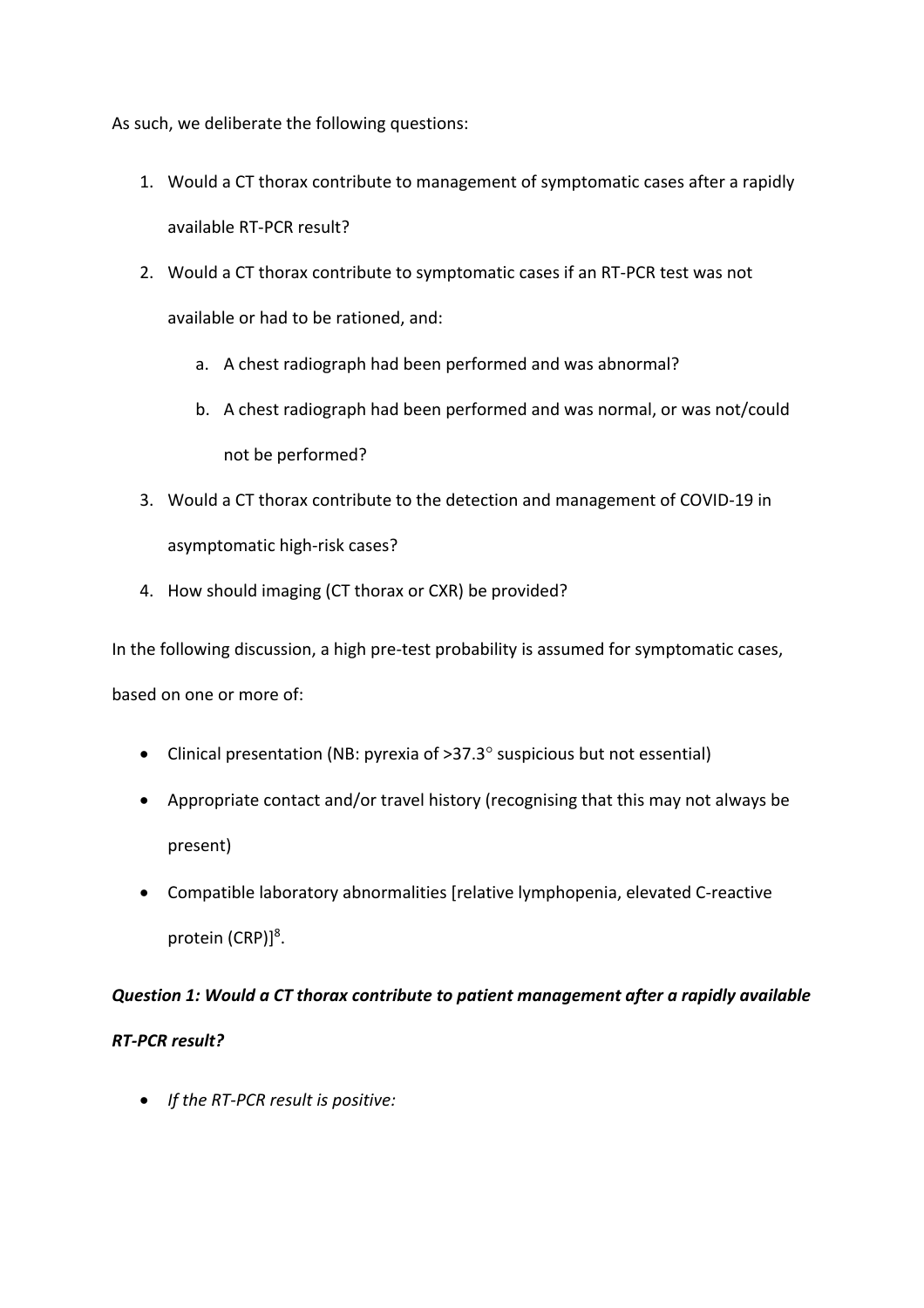CT findings in this setting would not change diagnosis and may be falsely negative in about 2-3% of RT-PCR positive cases<sup>2, 5</sup>. As such, we do not envisage a role for CT in this setting.

• *If the RT-PCR result is negative:* 

In this setting, the role of CT is less certain. RT-PCR has a reported sensitivity of 60-70%<sup>2, 5</sup>) and thus approximately 30-40% of patients with COVID-19 infection could initially have a false negative result. False negative results may arise for a number of reasons including inadequate sampling technique or low viral load and thus many patients will require multiple testing to exclude the diagnosis. Ai et al found that of 64 patients with serial RT-PCR testing, 15/64 (23.4%) had subsequent positive RT-PCR (mean time interval 5.1 ± .5 days). 10 of these patients (ie only 15.6% of those with initial negative RT-PCR) had typical features on CT at the time of initial negative RT-PCR<sup>5</sup>. Fang et al described a 29.4% rate of CT abnormality in patients with initially negative and subsequently positive RT-PCR<sup>2</sup>. As such, in the minority of patients with high clinical suspicion but negative initial RT-PCR, the presence of typical CT appearances such as peripheral ground-glass opacity could be used to rapidly diagnose COVID-19 infection, until such time as multiple negative testing is sufficient to exclude or change the diagnosis.

Conversely, it is important to note that a normal CT cannot be used to exclude a diagnosis of COVID-19 when duration of symptoms is short<sup>9</sup>, although there is some evidence to suggest that the negative predictive value of CT is higher when symptom duration is  $>1$  week<sup>10, 11</sup>. Nevertheless, even in this scenario, multiple PCR testing should be the preferred method to exclude the diagnosis until further data is available or in the scenario of limited PCR testing availability (see Question 2).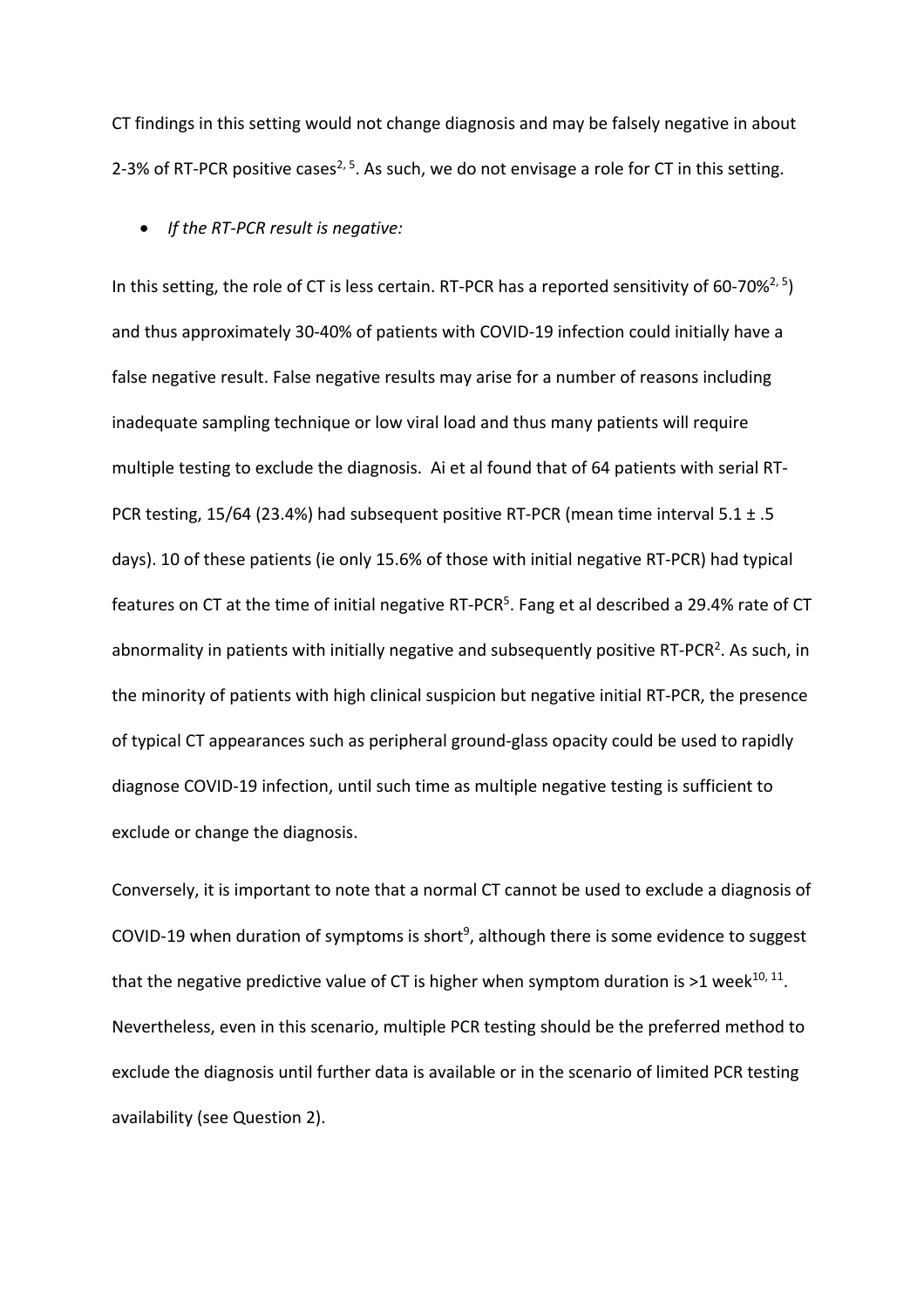Some CT characteristics such as pleural effusion, lymphadenopathy and tree-in-in bud nodularity have been reported as uncommon in COVID-19 and the presence of these features should prompt for evaluation of alternative diagnoses.

Therefore we regard the role of CT in COVID-19 confirmed cases following RT-PCR results to be the same as in any other viral infection, in that it could be used to: (1) find co-existing or underlying diagnoses; (2) help diagnose complications, or investigate a clinically discordant picture (e.g. CRP decline, but increasing hypoxia); and (3) add value in patients with preexisting lung diseases.

Even if CT is used to aid rapid diagnosis, it is unclear how this would translate into a change in management. A practical strategy for patients with initially negative RT-PCR could involve triage into the following categories:

- self-isolation at home for those with no CT abnormality, with serial testing later to definitively exclude the diagnosis;
- self-isolation or hospital isolation (depending on clinical status) for patients with typical CT appearances; and
- urgent evaluation for alternative diagnoses, while still maintaining isolation, for patients with non-typical CT abnormalities.

It certainly could be argued, however, that a combination of clinical, laboratory and CXR findings could also be used to triage patients in this way, in lieu of CT. The relative proportions of patients in each triage category would probably differ, given the increased sensitivity of CT for COVID-19, but we are unaware of any data comparing the sensitivity of CT to a combination of CXR and laboratory findings to shed any further light on the relative merits of these different strategies. A study by Xiong et al offers a compelling argument for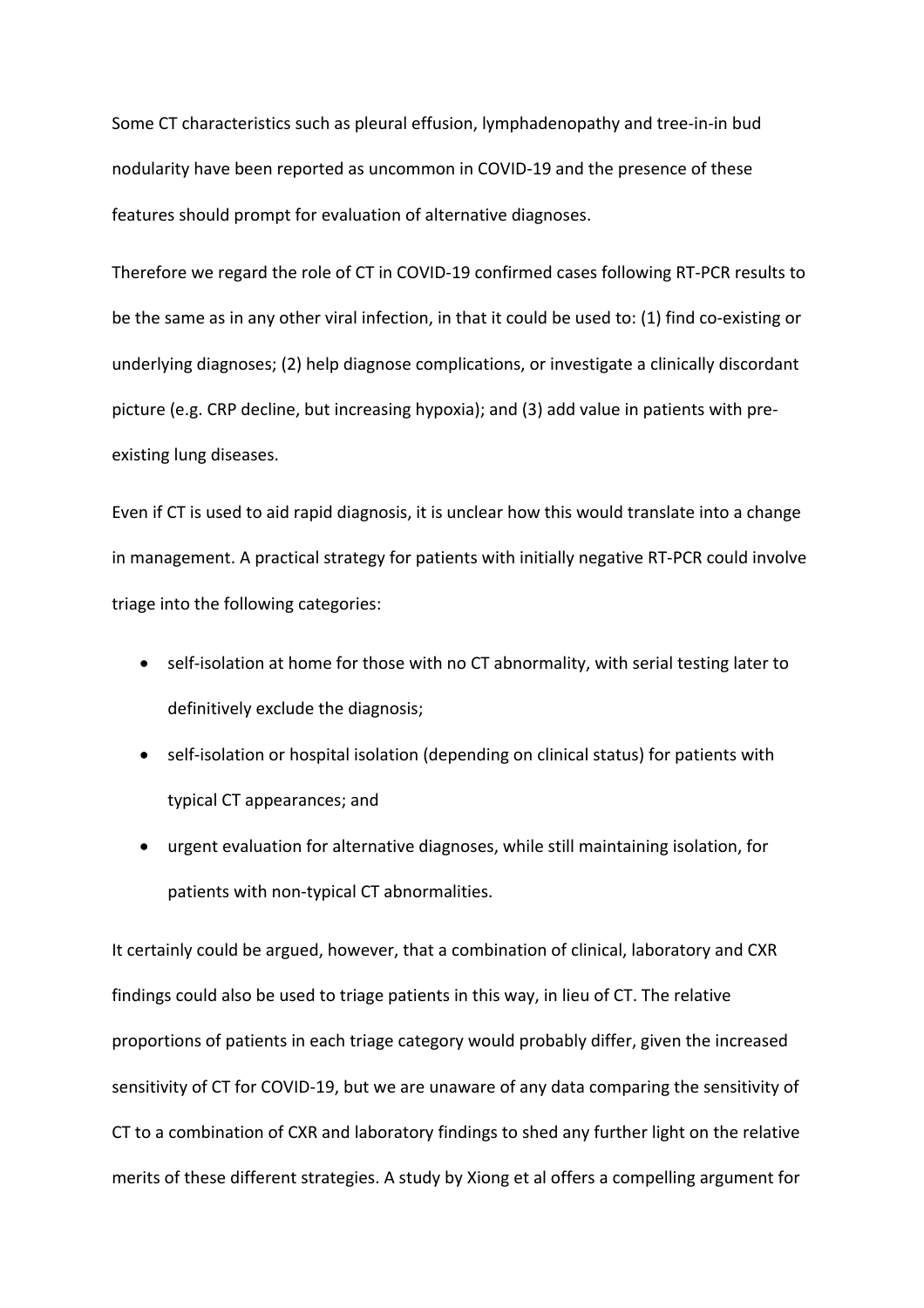such a strategy: in their analysis of 42 patients, clinical findings and white blood cell count were not well-correlated with initial CT findings, but CRP, erythrocyte sedimentation rate (ESR) and serum lactate dehydrogenase (LDH) were significantly moderately to strongly correlated with the extent and severity of overall involvement and the size of the largest CT  $lesion<sup>10</sup>$ .

The notion of CT as central to diagnosis, over and above RT-PCR, continues to be challenged<sup>12</sup>. It is noteworthy that the fifth edition of the Diagnosis and Treatment Program of 2019 New Coronavirus Pneumonia proposed by The National Health Commission of China included chest CT findings as a diagnostic criterion<sup>13</sup>, but CT was removed in the more recent sixth and seventh versions<sup>14, 15</sup>, reflecting the extremely dynamic nature of consensus opinion on this subject.

## *Question 2: Would a CT thorax contribute to symptomatic cases if an RT-PCR test was not available or had to be rationed?*

A limited or exhausted supply of RT-PCR testing kits is not inconceivable. Even if a robust supply was in place, other factors, such as interruption of transport infrastructure and availability of sufficient virology capacity, or the limited number of centres that could process results, could impede the utility of this test. We consider two scenarios:

*a. If a chest radiograph had been performed and was abnormal*

It is salutary that CXR may be abnormal in the majority of COVID-19 cases, especially severe cases<sup>16, 17</sup>, with severity defined according to standard definitions<sup>18</sup>. Huang et al found bilateral radiographic abnormalities in 40/41 (98%) of cases<sup>16</sup>; Guan et al found radiographic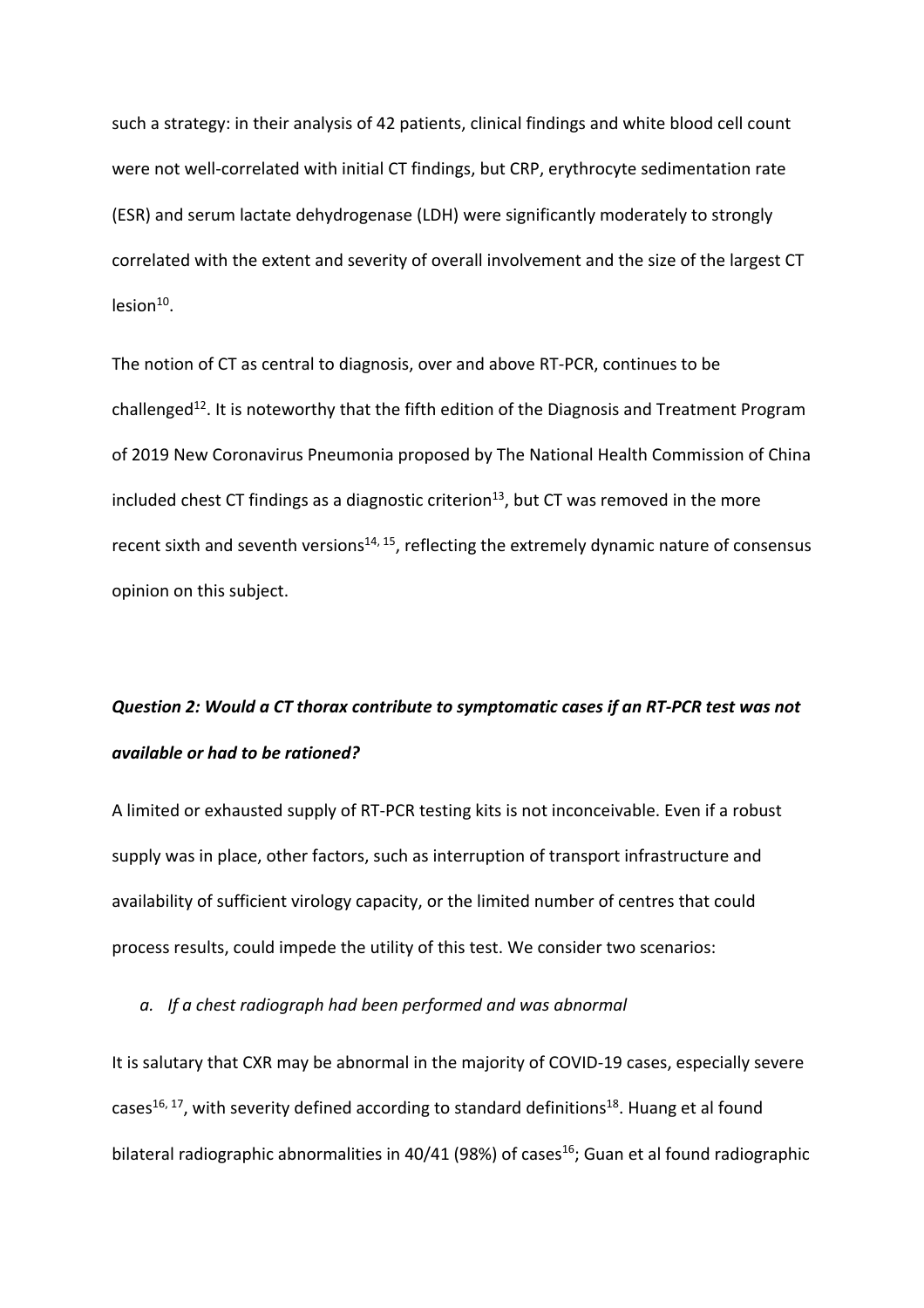abnormalities in 162/274 patients (59.1%), but CXR was more likely to be abnormal in severe disease [46/60 (76.7%) with severe disease, versus 116/214 (54.2%) of non-severe disease] $^{17}$ . Conversely, CT thorax has a very low specificity, approximately 25%, for COVID-19<sup>5</sup>. Furthermore, CRP is abnormally elevated in between 61% to 92% of patients<sup>17, 19</sup>. As such, we do not consider a CT thorax to provide additive benefit to diagnosis and management over and above high clinical suspicion, laboratory findings and radiographic abnormalities in this setting. Further work is needed to understand the potential role of CT in providing prognostic information, in particular in patients with severe disease, including guiding management of patients recovering from severe disease.

# *b. If a chest radiograph had been performed and was normal, or was not/could not be performed*

In this setting, the lack of initial RT-PCR testing availability could necessitate an alternative test. A CT thorax could then be viewed as the optimum initial diagnostic tool for all the reasons discussed in Question 1. Assuming it becomes necessary to elevate CT thorax to this position in the diagnostic work-up, the role of CT thorax in guiding management would be to triage patients into the categories discussed earlier (self-isolation at home with repeat testing as necessary, admission and isolation, or evaluation for alternative diagnoses).

In Table 1, we illustrate the possible use of CT as a triage mechanism prior to initial RT-PCR results being available. For all scenarios we have further assumed that, regardless of the presence or absence of initial radiographic abnormalities, initial management would necessitate isolation and standard care given high clinical suspicion. Furthermore, if a chest radiograph suggests an alternative diagnosis (such as lobar pneumonia), the CT may provide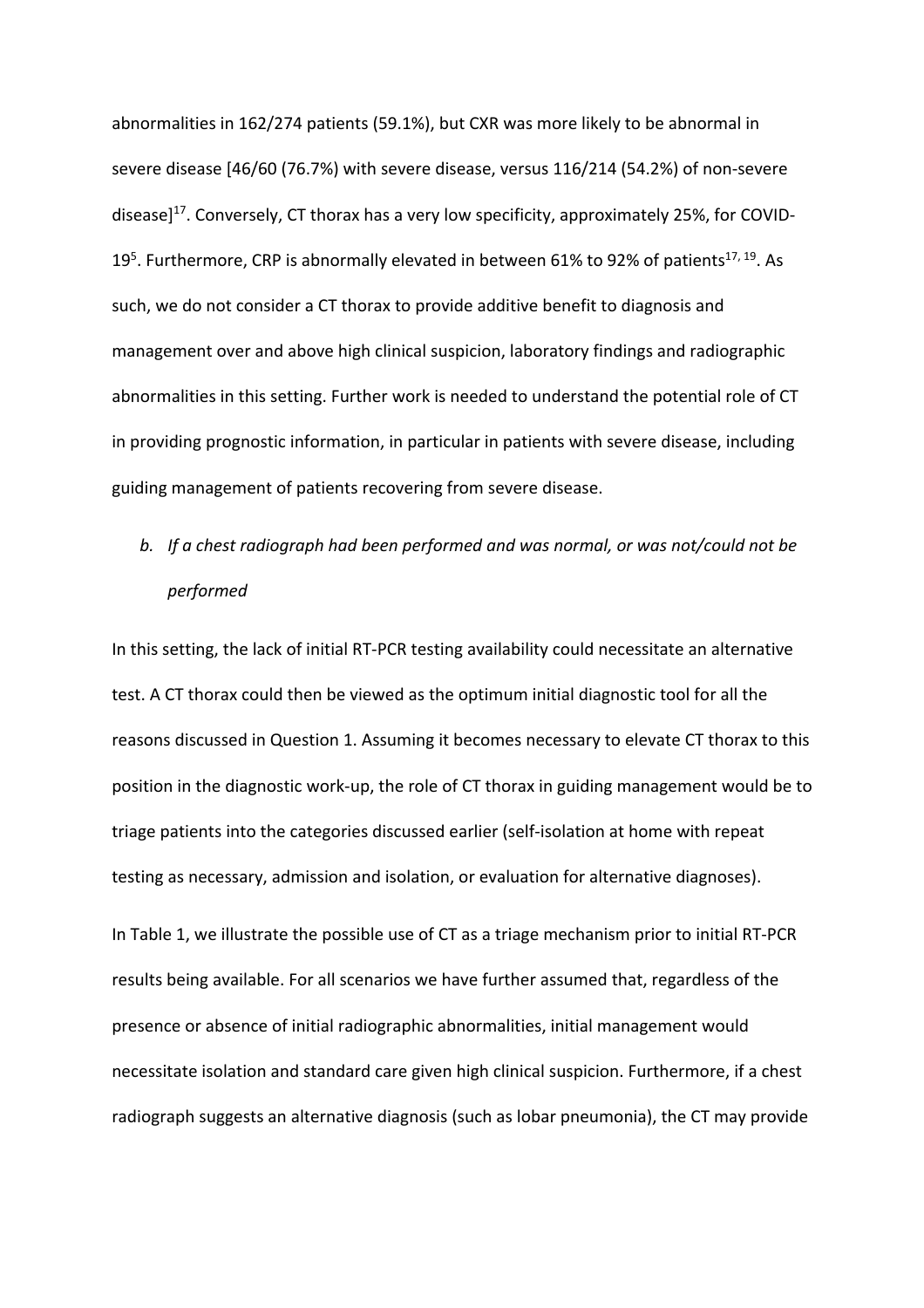no additional pragmatic benefit over and above clinical suspicion and RT-PCR results, and as such we do not consider it beneficial to explore the permutations of that scenario.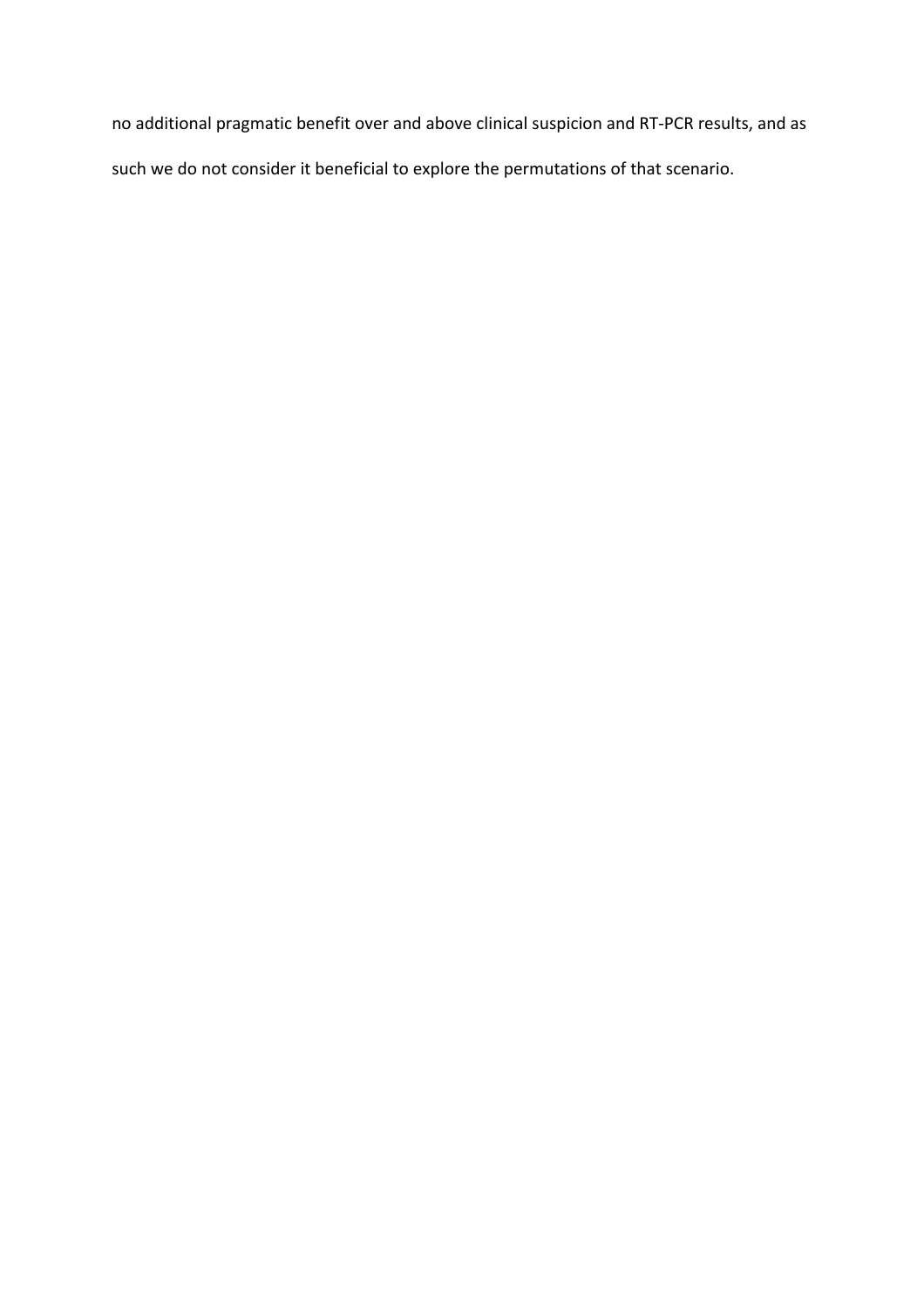Table 1. Possible impact of CT on diagnosis of COVID-19, assuming no RT-PCR result initially available.

| <b>Scenario</b><br><b>Number</b> | <b>CT</b><br>findings<br>for<br>COVID-19 | <b>CT-based</b><br>triage<br>category <sup>a</sup> | <b>Initial RT-</b><br><b>PCR result</b> | Would a rapidly<br>available RT-PCR have<br>voided the CT result? | <b>Management post-</b><br>initial RT-PCR result                                                                                                      | <b>Repeat RT-PCR result</b><br>$(4-10 \text{ days})$ | <b>Management following repeat RT-PCR</b><br>result                                                                                                                                                                                                                                                                            |
|----------------------------------|------------------------------------------|----------------------------------------------------|-----------------------------------------|-------------------------------------------------------------------|-------------------------------------------------------------------------------------------------------------------------------------------------------|------------------------------------------------------|--------------------------------------------------------------------------------------------------------------------------------------------------------------------------------------------------------------------------------------------------------------------------------------------------------------------------------|
| $\mathbf{1}$                     | Typical                                  | Isolation ±<br>admission                           | Positive                                | Yes <sup>b</sup>                                                  | Unchanged                                                                                                                                             | Positive                                             | Unchanged                                                                                                                                                                                                                                                                                                                      |
| $\overline{2}$                   | Typical                                  | Isolation ±<br>admission                           | Positive                                | Yesb                                                              | Unchanged                                                                                                                                             | Negative                                             | Unchanged. In this subgroup, 60% of<br>cases show imaging features prior or<br>parallel to RT-PCR positivity, and the<br>subsequent negative RT-PCR does not<br>decrease clinical probability of COVID-19<br>infection. However, the role of CT in<br>evaluating response in conjunction with<br>RT-PCR requires further work. |
| $\mathbf{3}$                     | Typical                                  | Isolation ±<br>admission                           | Negative                                | No <sup>c</sup>                                                   | Unchanged                                                                                                                                             | Positive                                             | Unchanged. 16-29% of patients with<br>initial negative RT-PCR could have<br>positive typical CT findings.                                                                                                                                                                                                                      |
| 4                                | Typical                                  | Isolation ±<br>admission                           | Negative                                | No                                                                | Downgrade to self-<br>isolation, await<br>repeat RT-PCR                                                                                               | Negative                                             | Possible downgrade- may be considered<br>COVID-19 negative. Repeat CT in this<br>scenario may also have a role in guiding<br>management along with clinical<br>evaluation.                                                                                                                                                     |
| 5                                | Clear                                    | Self-<br>isolation,<br>do not<br>admit             | Positive                                | Yes <sup>b</sup>                                                  | Possible upgrade to<br>admission depending<br>on clinical status.<br>Negative CT may<br>indicate non-severe<br>disease. Whether this<br>independently | Positive                                             | Unchanged                                                                                                                                                                                                                                                                                                                      |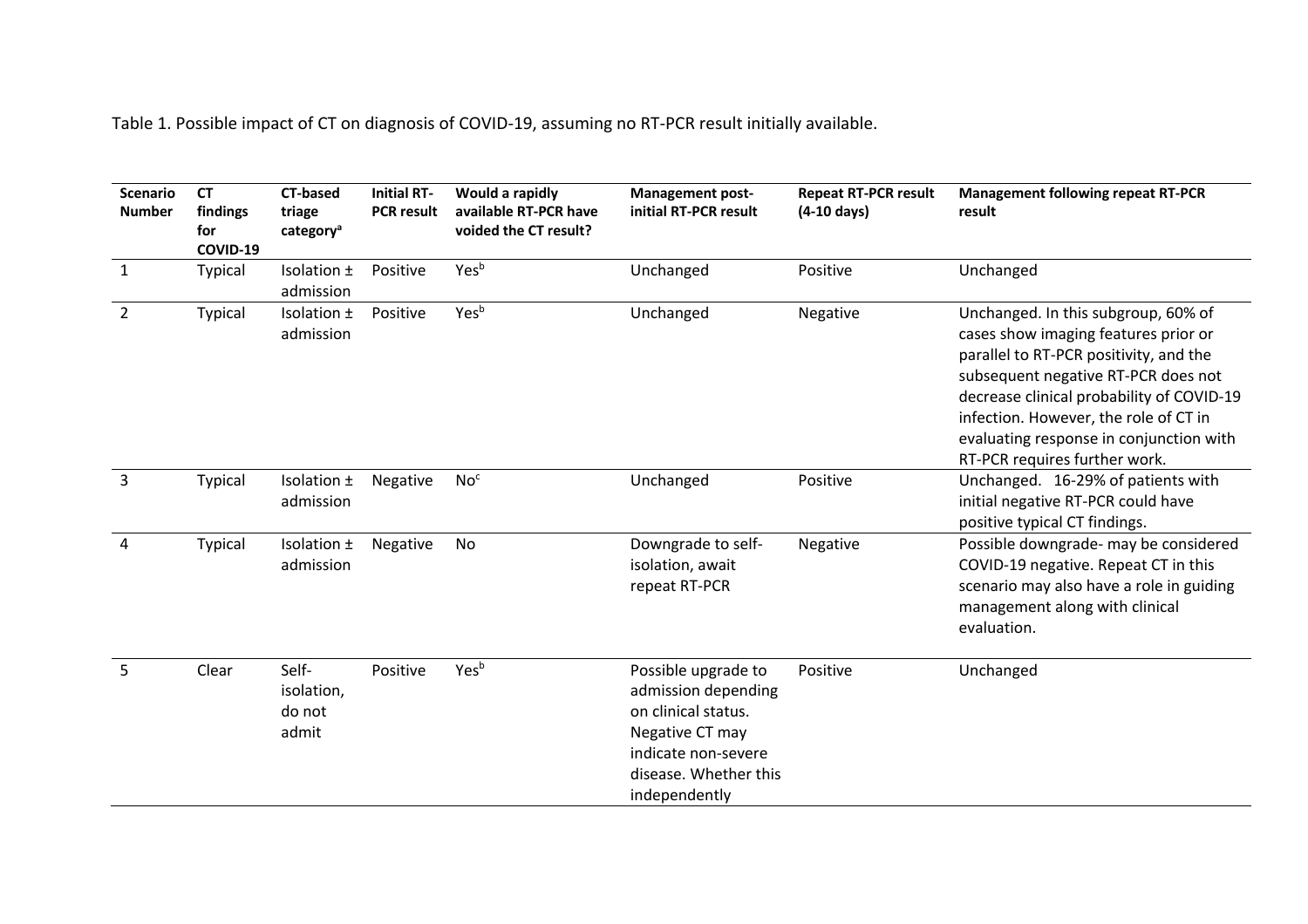|                |       |                                        |          |                  | impacts prognosis<br>requires further<br>work.                                                                                                       |          |                                                                                                                                                                                                                                                            |
|----------------|-------|----------------------------------------|----------|------------------|------------------------------------------------------------------------------------------------------------------------------------------------------|----------|------------------------------------------------------------------------------------------------------------------------------------------------------------------------------------------------------------------------------------------------------------|
| 6              | Clear | Self-<br>isolation,<br>do not<br>admit | Positive | Yes <sup>b</sup> | Possible upgrade to<br>admission depending<br>on clinical status.<br>Whether this<br>independently<br>impacts prognosis<br>requires further<br>work. | Negative | Unchanged. RT-PCR results would be<br>guiding management here, and a<br>negative follow-up RT-PCR result does<br>not exclude COVID-19 infection.<br>However, the role of CT in evaluating<br>response in conjunction with RT-PCR<br>requires further work. |
| $\overline{7}$ | Clear | Self-<br>isolation,<br>do not<br>admit | Negative | No <sup>c</sup>  | Unchanged                                                                                                                                            | Positive | Possible upgrade. Depending on<br>symptom duration, initial CT could be<br>negative.                                                                                                                                                                       |
| 8              | Clear | Self-<br>isolation,<br>do not<br>admit | Negative | Yes <sup>b</sup> | Unchanged                                                                                                                                            | Negative | Possible downgrade- may be considered<br>COVID-19 negative. In some clinical<br>scenarios, CT may have a role in<br>determining the frequency and<br>prioritization of repeat testing - requires<br>further consensus.                                     |

Notes:

<sup>a</sup>The decision to admit will be based on clinical and laboratory parameters.<br><sup>b</sup>CT demonstration of underlying lung disease or alternative diagnosis could still be useful.<br>°RT-PCR would be false-negative in this scenario.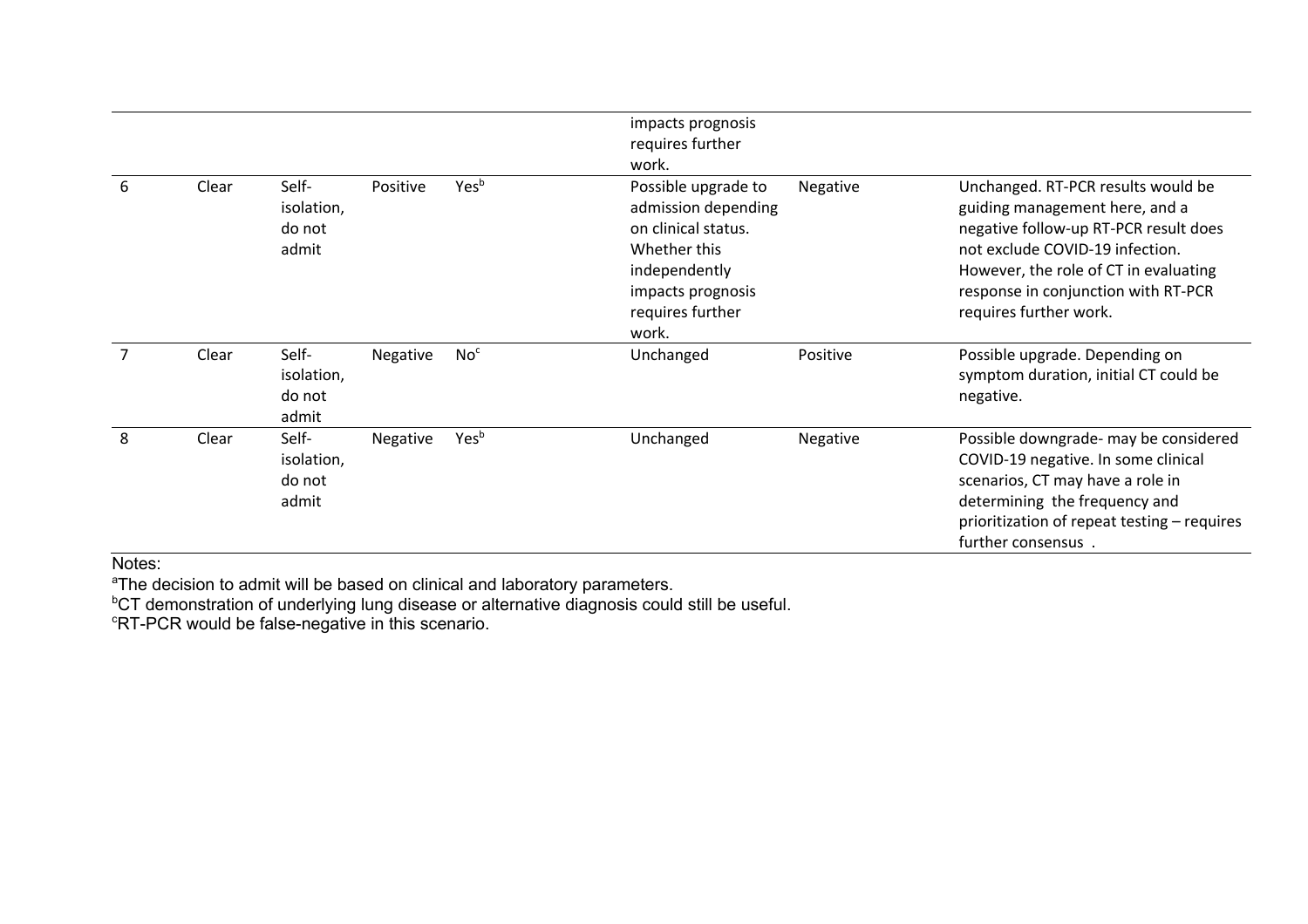## *Question 3: Would a CT thorax contribute to the detection and management of COVID-19 in asymptomatic high-risk cases?*

Data on the prevalence of CT abnormalities, and thus the accuracy of CT, in detecting COVID-19 in asymptomatic contacts of positive or confirmed cases is scarce. At the time of writing, we are aware of only one publication on the subject. Hu et al<sup>20</sup> evaluated the laboratory and CT characteristics of 24 asymptomatic close contacts who were COVID-19 carriers, as confirmed by RT-PCR. 17/24 (70.8%) had CT abnormalities, with 12 (50% of total) showing typical peripheral ground-glass opacity. The minority had lymphopenia (16.8%) and elevated CRP (17.4%). The 17 patients with CT abnormalities were older (median age 38 versus 14 years old, p=0.012). Although at first glance this preliminary data would suggest that CT could be used to screen close contacts, we cannot envisage the practical value of such a strategy, compared to serial RT-PCR testing (as long as the latter is available), given that such contacts would be advised to self-isolate. Also, the specificity of CT or RT-PCR for screening asymptomatic contacts in this manner is undefined. As such, we do not see a role for CT in screening asymptomatic contacts at the present time.

#### *Question 4: How should imaging (CT thorax or chest radiography) be provided?*

Inevitably, the provision of imaging will depend on local protocols for isolation and identification of suspected COVID-19 patients when they first present. However, we consider the following broad options. Regardless of the option, the need to perform a comprehensive clean of equipment between patients (to protect negative patients from positive ones), and the implications that has for throughput, should be recognised.

*1. Mobile CXR unit alongside isolation "pod" located outside the main hospital building*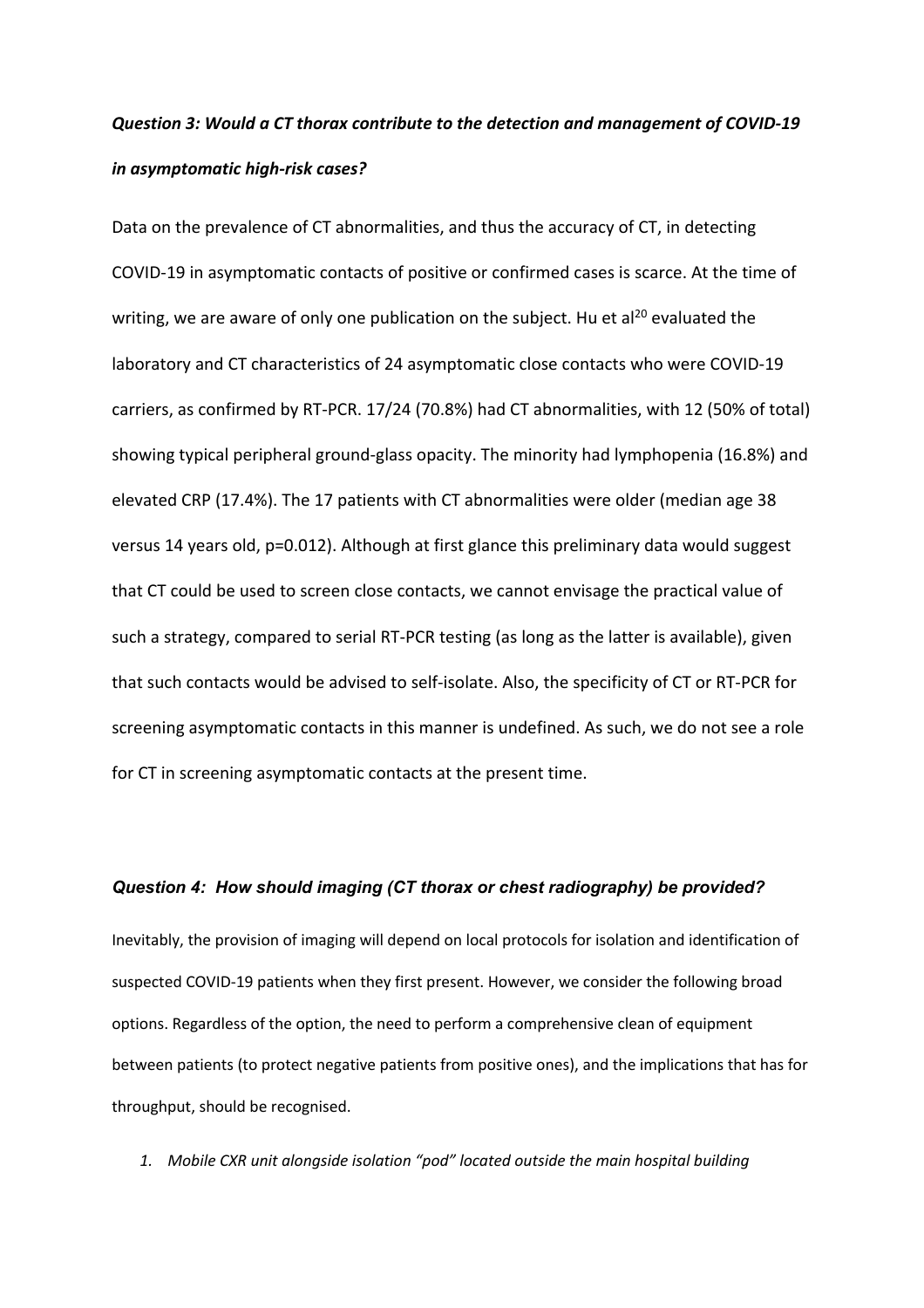A mobile unit set up in this way would be able to maintain high throughput and fast image transfer and interpretation. Such a strategy may, with the agreement of local respiratory and infectious diseases teams, even obviate the need for CT thorax, but only if (a) RT-PCR testing and results are available rapidly; and (2) there is still an intention to isolate and treat patients with negative CXR and RT-PCR but high pre-test probability.

#### *2. Mobile CT scanner unit alongside isolation "pod" located outside the main hospital building*

A CT unit set up in this way would also allow high throughput, as the type of CT required for diagnosis is easy and rapid to perform (unenhanced thoracic CT). Image transfer and interpretation would take longer relative to CXR, but rapid reporting turnaround could be aided by structured reporting templates for relevant abnormalities only. An example template is provided in Appendix 1 below. Such a CT set up realistically obviate the need for mobile CXR provision.

#### *3. Mobile CT scanner in a community location*

It may be desirable to locate CT scanners in community locations away from the hospital or take advantage of existing community-located scanners. Adequate operating procedures to ensure rapid transmission of images to designated reporting centres would be required in such cases.

## *4. Emergency Department (ED) CT/CXR for COVID-19 patients, mobile CT/CXR for routine ED imaging*

As patients with COVID-19 may bypass the isolation pods and present to ED itself, this strategy would allow for imaging to be performed without potentiating transmission to other ED attendees via the scanner. Regular ED work could be transferred to mobile scanners alongside the ED. However, such a strategy would not obviate the need for local cleaning procedures. Also, logistically such a set up would be challenging due to default image transfer protocols and worklist interactions between ED scanners, Radiology Information Systems (RIS) and Picture Archiving and Communications Systems (PACS).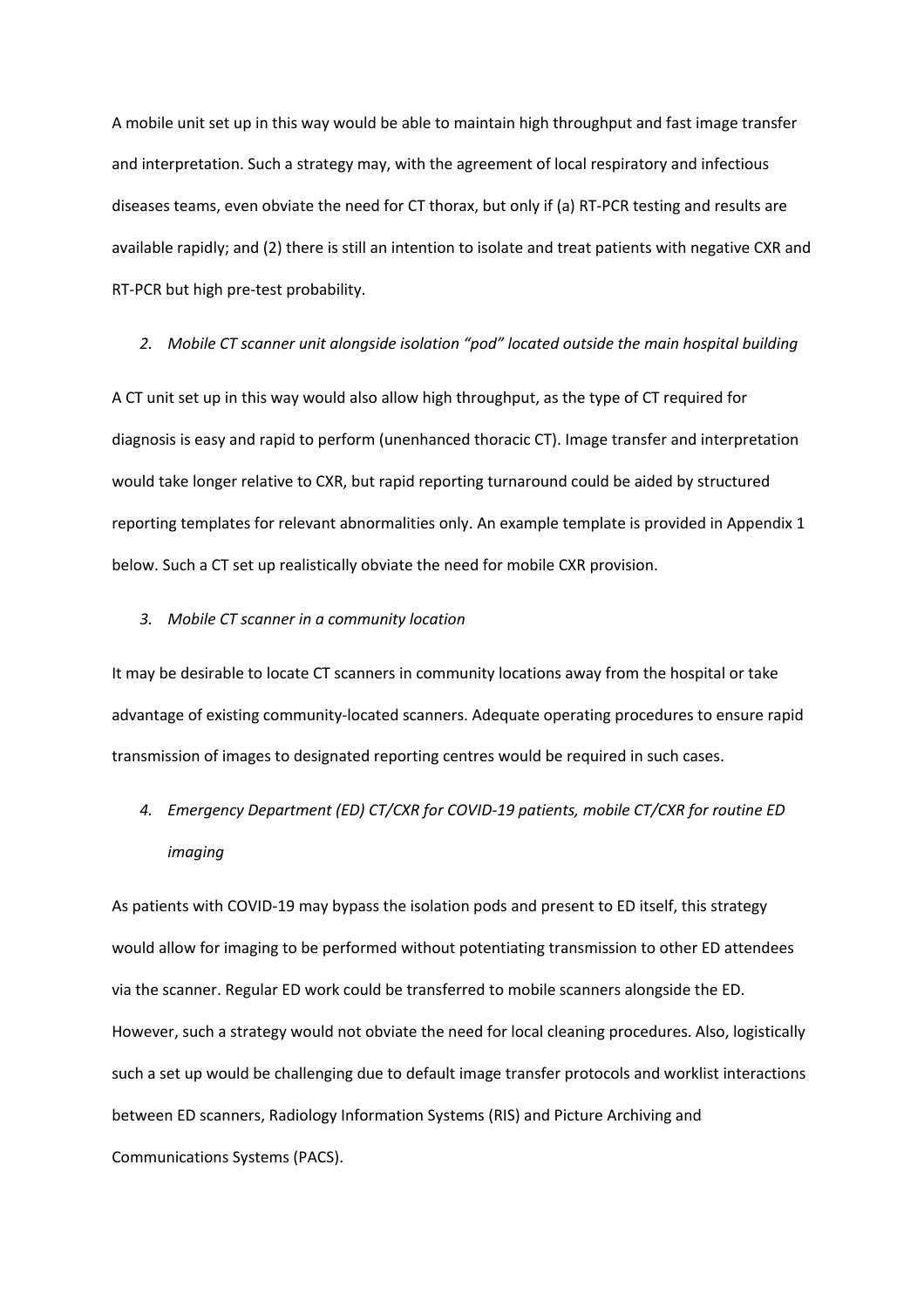#### 5. *Fixed site non-ED CT scanner*

For trusts where CT scanner(s) are solely based within the radiology department contingency plans for 'scanner downtime' during deep cleans and policies to minimise cross-contamination would need to be instigated. An alternative would be for trusts to consider option 2. However, for inpatients with suspected or confirmed COVID-19 infection who require further imaging, such as CT pulmonary angiography, or for very unwell patients, a fixed site ED or non-ED CT scanner would be the only options.

#### **Conclusion**

The putative role of CT in the diagnosis, triage and prognostication of patients with COVID-19 infection continues to be refined. We explore scenarios integrating CT into the diagnostic algorithm. However, the clinical value of this integration, compared to alternative strategies incorporating quick and immediately scalable standard clinical and laboratory assessment (even in the absence of RT-PCR availability) is unknown, because published studies on thoracic CT in COVID-19 infection to date have, frustratingly, described these assessments without analysing their relative merit as part of an alternative diagnostic strategy. In the absence of such data, we can only reiterate the need for strategic thinking that explores all available options to achieve maximum public benefit, optimise throughput in the shortest timeframe, and minimise detriment.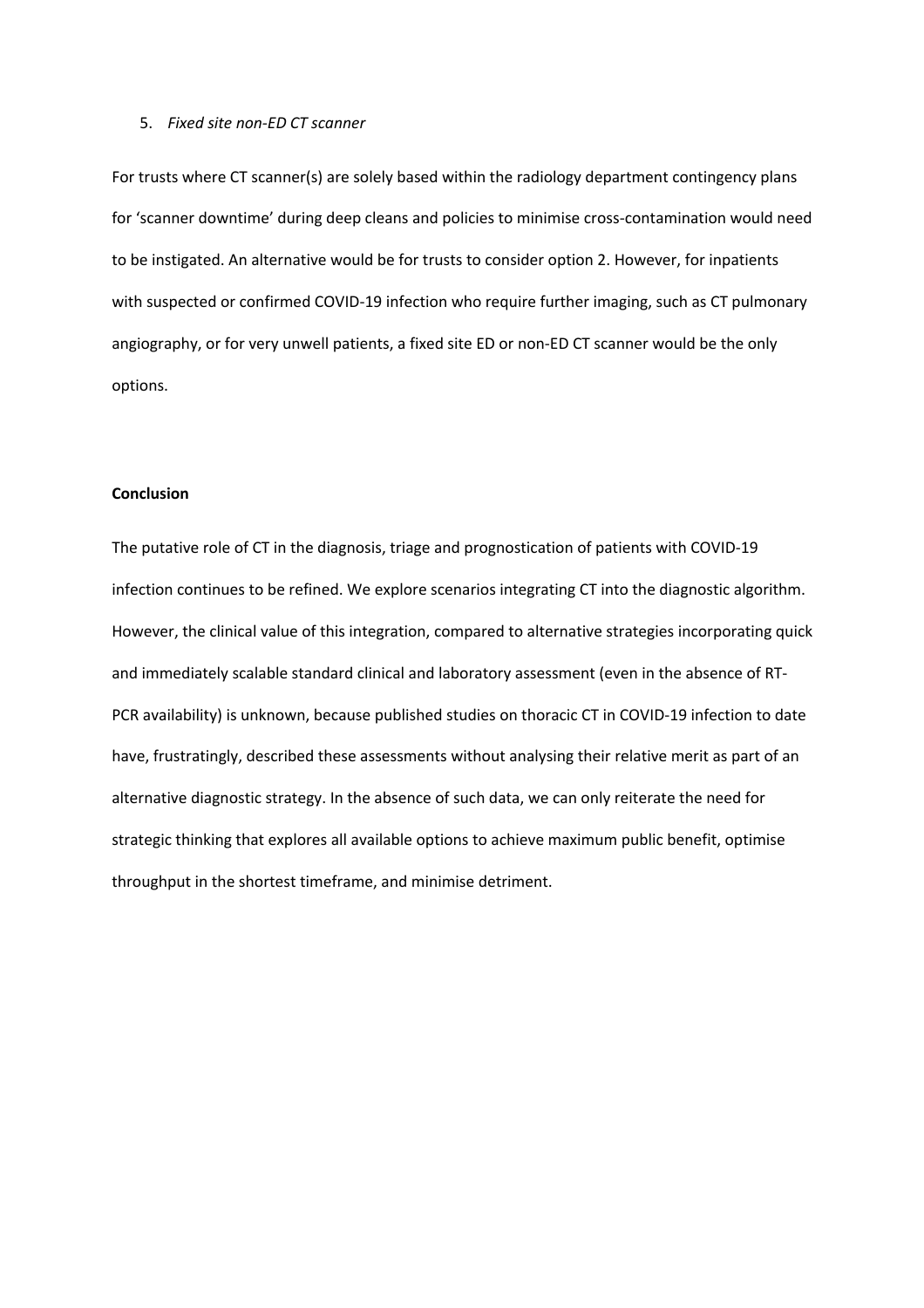### **APPENDIX 1: Example of a rapid structured reporting template**

<All demographic and examination details>

**Clinical details:** 

**Normal study?** Yes/No

**If abnormal, predominant pattern:** Ground-glass opacity/ infection-type consolidation/ organising pneumonia /crazy-paving /centrilobular nodules/ tree-in-bud/ / cavitating nodules or mass/other (please specify)

**Lobar Distribution of predominant pattern:** upper lobe/ middle lobe/ lower lobe/ random

**Axial Distribution of predominant pattern:** Bronchocentric/ peripheral/ both or random

**Underlying lung disease:** No/ Yes (specify)

**Other findings:** <free text to comment as per usual thoracic CT report>

### **Conclusion:**

Highly suspicious for viral pneumonia/ possible viral pneumonia/ other diagnosis likely (please specify)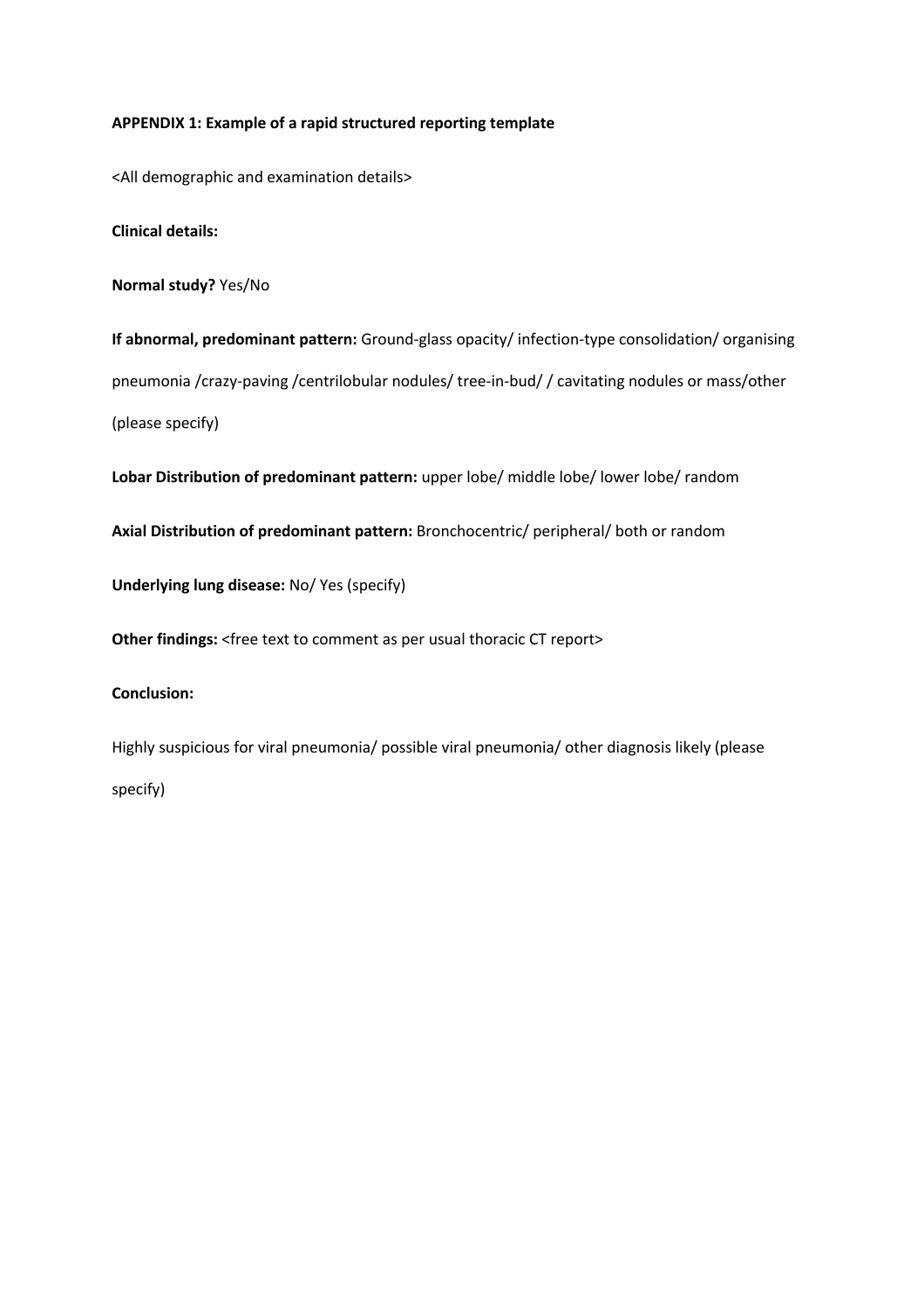#### **References**

- 1. Chung M, Bernheim A, Mei X, et al. CT Imaging Features of 2019 Novel Coronavirus (2019 nCoV). Radiology 2020:200230.
- 2. Fang Y, Zhang H, Xie J, et al. Sensitivity of Chest CT for COVID-19: Comparison to RT-PCR. Radiology 2020:200432.
- 3. Fang Y, Zhang H, Xu Y, Xie J, Pang P, Ji W. CT Manifestations of Two Cases of 2019 Novel Coronavirus (2019-nCoV) Pneumonia. Radiology 2020:200280.
- 4. Xu X, Yu C, Qu J, et al. Imaging and clinical features of patients with 2019 novel coronavirus SARS-CoV-2. Eur J Nucl Med Mol Imaging 2020.
- 5. Ai T, Yang Z, Hou H, et al. Correlation of Chest CT and RT-PCR Testing in Coronavirus Disease 2019 (COVID-19) in China: A Report of 1014 Cases. Radiology 2020:200642.
- 6. COVID-19: Statement from the British Society of Thoracic Imaging (BSTI). Website https://www.bsti.org.uk/standards-clinical-guidelines/clinical-guidelines/covid-19-bstistatement-and-guidance/ Last updated on March 6, 2020. Accessed on March 6, 2020.
- 7. World Health Organization. Clinical management of severe acute respiratory infection when novel coronavirus (2019- nCoV) infection is suspected: interim guidance. Website https://www.who.int/publications-detail/clinical-management-of-severe-acute-respiratoryinfection-when-novel-coronavirus-(ncov)-infection-is-suspected Last updated on January 28, 2020. Accessed on March 9, 2020.
- 8. Zhang J, Zhou L, Yang Y, Peng W, Wang W, Chen X. Therapeutic and triage strategies for 2019 novel coronavirus disease in fever clinics. Lancet Respir Med 2020.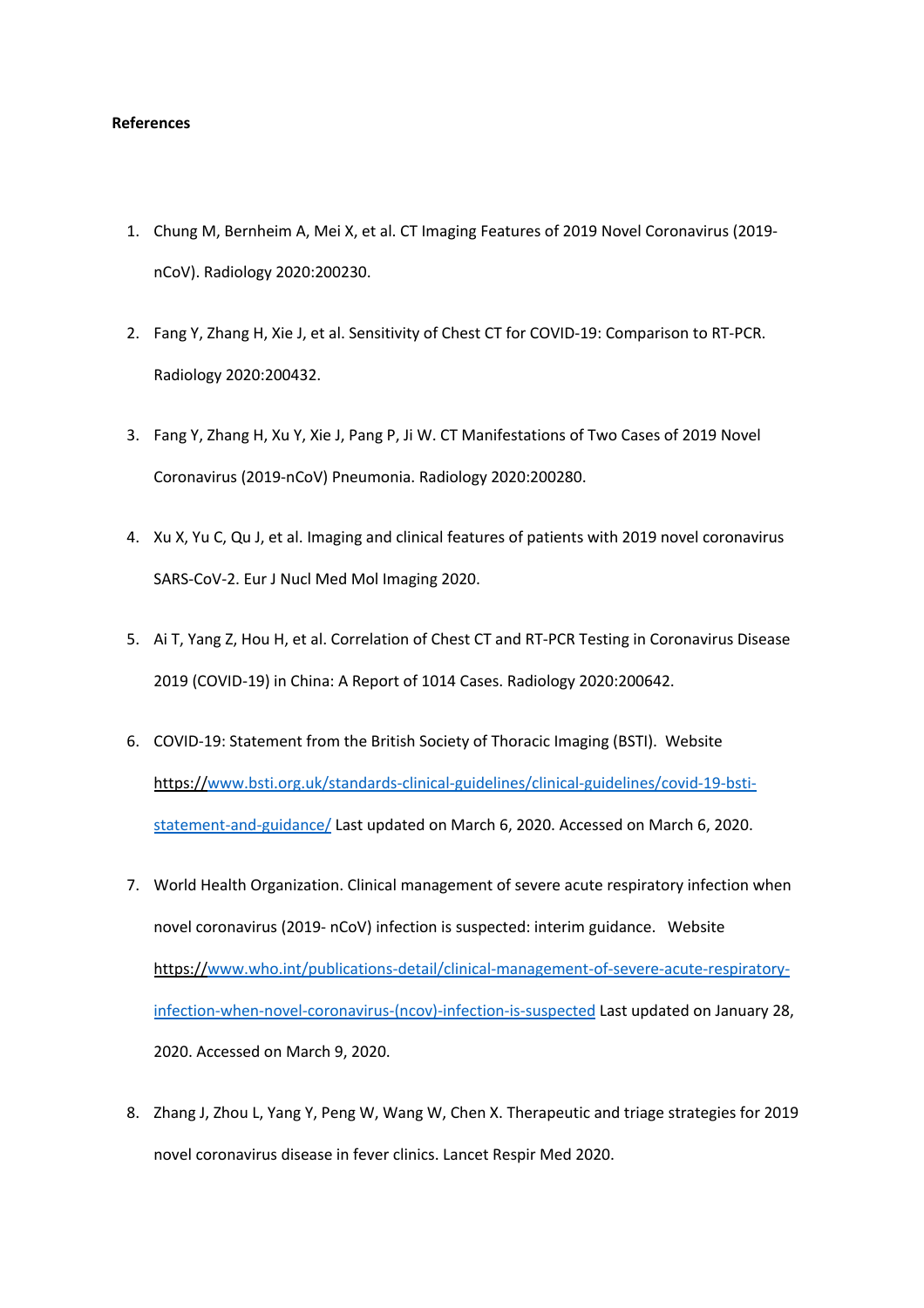- 9. Bernheim A, Mei X, Huang M, et al. Chest CT Findings in Coronavirus Disease-19 (COVID-19): Relationship to Duration of Infection. Radiology 2020:200463.
- 10. Xiong Y, Sun D, Liu Y, et al. Clinical and High-Resolution CT Features of the COVID-19 Infection: Comparison of the Initial and Follow-up Changes. Invest Radiol 2020.
- 11. Pan F, Ye T, Sun P, et al. Time Course of Lung Changes On Chest CT During Recovery From 2019 Novel Coronavirus (COVID-19) Pneumonia. Radiology 2020:200370.
- 12. Yang W, Yan F. Patients with RT-PCR Confirmed COVID-19 and Normal Chest CT. Radiology 2020:200702.
- 13. General Office of National Health Committee.Office of state administration of traditional Chinese medicine. Notice on Issuing a New Coronary Virus Pneumonia Diagnosis and Treatment Plan (Trial Implementation of Revised Fifth Edition). Website http://www.nhc.gov.cn/xcs/zhengcwj/202002/d4b895337e19445f8d728fcaf1e3e13a.shtml Last updated on February 8, 2020. Accessed on March 9, 2020.
- 14. General Office of National Health Committee.Office of state administration of traditional Chinese medicine. Notice on Issuing a New Coronary Virus Pneumonia Diagnosis and Treatment Plan (Trial Implementation of Revised Sixth Edition). Website http://www.nhc.gov.cn/xcs/zhengcwj/202002/8334a8326dd94d329df351d7da8aefc2.shtml Last updated on February 18, 2020. Accessed on March 9, 2020.
- 15. General Office of National Health Committee.Office of state administration of traditional Chinese medicine. Notice on Issuing a New Coronary Virus Pneumonia Diagnosis and Treatment Plan (Trial Implementation of Revised Seventh Edition). Website http://www.nhc.gov.cn/xcs/zhengcwj/202003/46c9294a7dfe4cef80dc7f5912eb1989.shtml Last updated on March 3, 2020. Accessed on March 9, 2020.